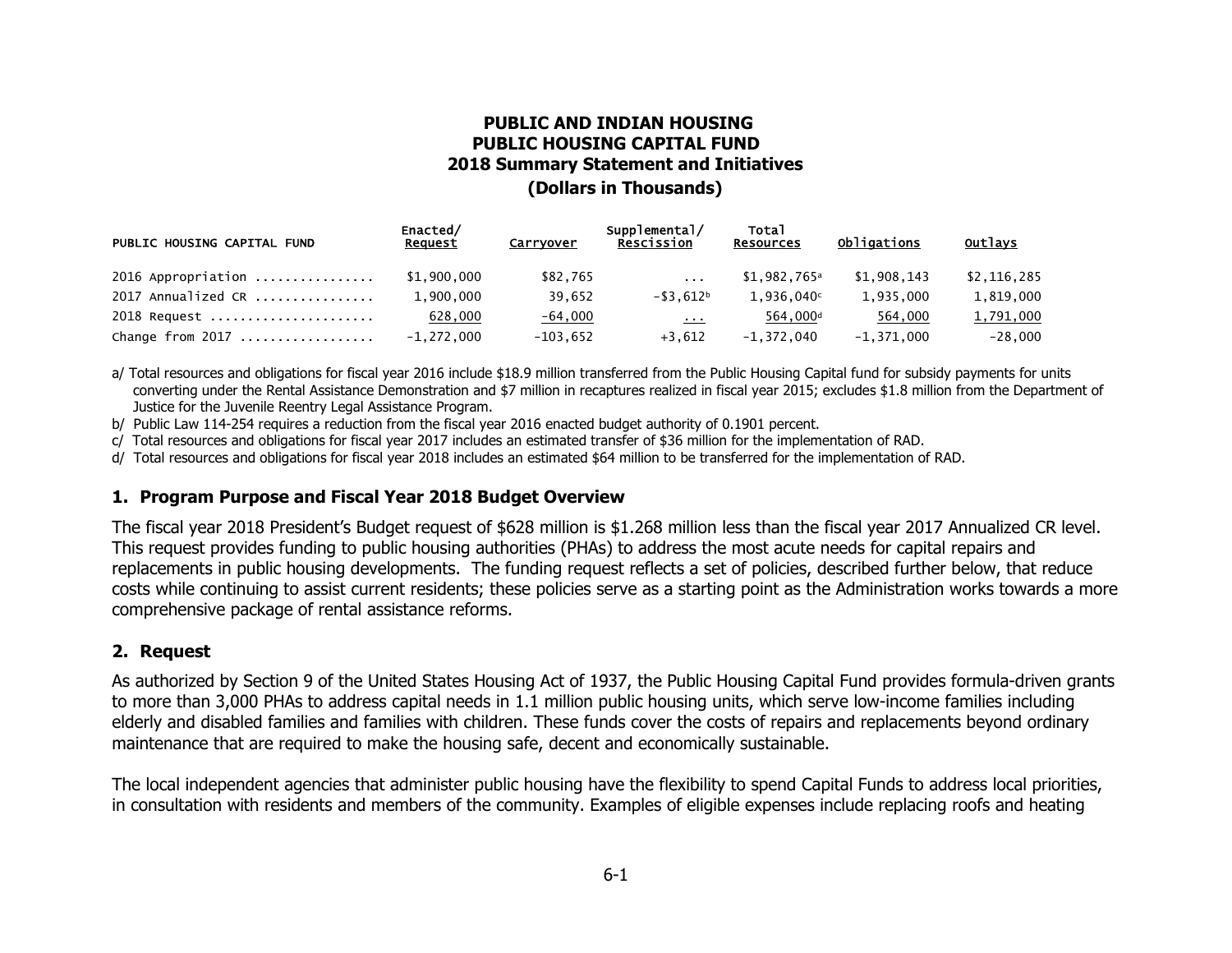Public Housing Capital Fund

systems, implementing energy saving measures, installing security cameras and equipment, and controlling lead and environmental hazards.

The fiscal year 2018 request of \$628 million includes funding for the following activities:

- Approximately \$600 million for formula-based Capital Modernization grants;
- Up to \$20 million for Emergency and Natural Disaster Reserve;
- Up to \$8.3 million for Financial and Physical Assessment Support; and
- Up to \$10 million for the Jobs-Plus Initiative, subject to the availability of funds.

## **3. Justification**

This budget proposal recognizes that public housing is a partnership between Federal, State, and local governments. The Capital Fund remains essential to improving and sustaining the quality of the public housing stock, but PHAs must leverage outside public and private investment in addition to federal funds to meet the capital repair and modernization needs of the properties. This proposal intends to make public housing more sustainable in the long term and provide flexibilities to HUD's partners allowing them to use funds in a way best suited to address local needs.

In addition, HUD encourages PHAs to partner with the private sector in addressing community and economic development needs. One of the programs designed to leverage funds is the Capital Fund Financing Program (CFFP). HUD has approved approximately 192 transactions involving 247 PHAs through the CFFP, whereby a portion of Capital Fund formula grants can be used to pay for existing PHA debt. The total amount of loan and bond financing approved to date is approximately \$4.5 billion. Since its inception, the CFFP has evolved so that it is also utilized to obtain Low-Income Housing Tax Credits, with approximately \$2.5 billion worth of such tax credits leveraged. State, local, and other private funds could be leveraged in a similar fashion.

HUD will continue the conversion of some Public Housing to long-term Section 8 contracts under the Rental Assistance Demonstration (RAD) program. Although RAD does not receive appropriated funds, rent levels and initial funding for the Section 8 contracts are dependent on public housing funding levels. While the 2018 Operating Fund level may slow the pace of conversions, many existing awardees will still be able to convert and undertake property improvements. Interested PHAs will need to evaluate the effect of conversions in a reduced funding environment on any remaining public housing stock.

In addition to \$600 million in funding for formula-based grants, the fiscal year 2018 request includes up to \$20 million to fund the Emergency and Natural Disaster Reserve, up to \$8.3 million for Financial and Physical Assessment Support, and up to \$10 million for the Jobs-Plus Initiative as described below. The request includes, as provided in the General Provisions, that any available unobligated funds under the Choice Neighborhoods and Hope VI programs be utilized to support rehabilitation needs in the Capital Fund Program.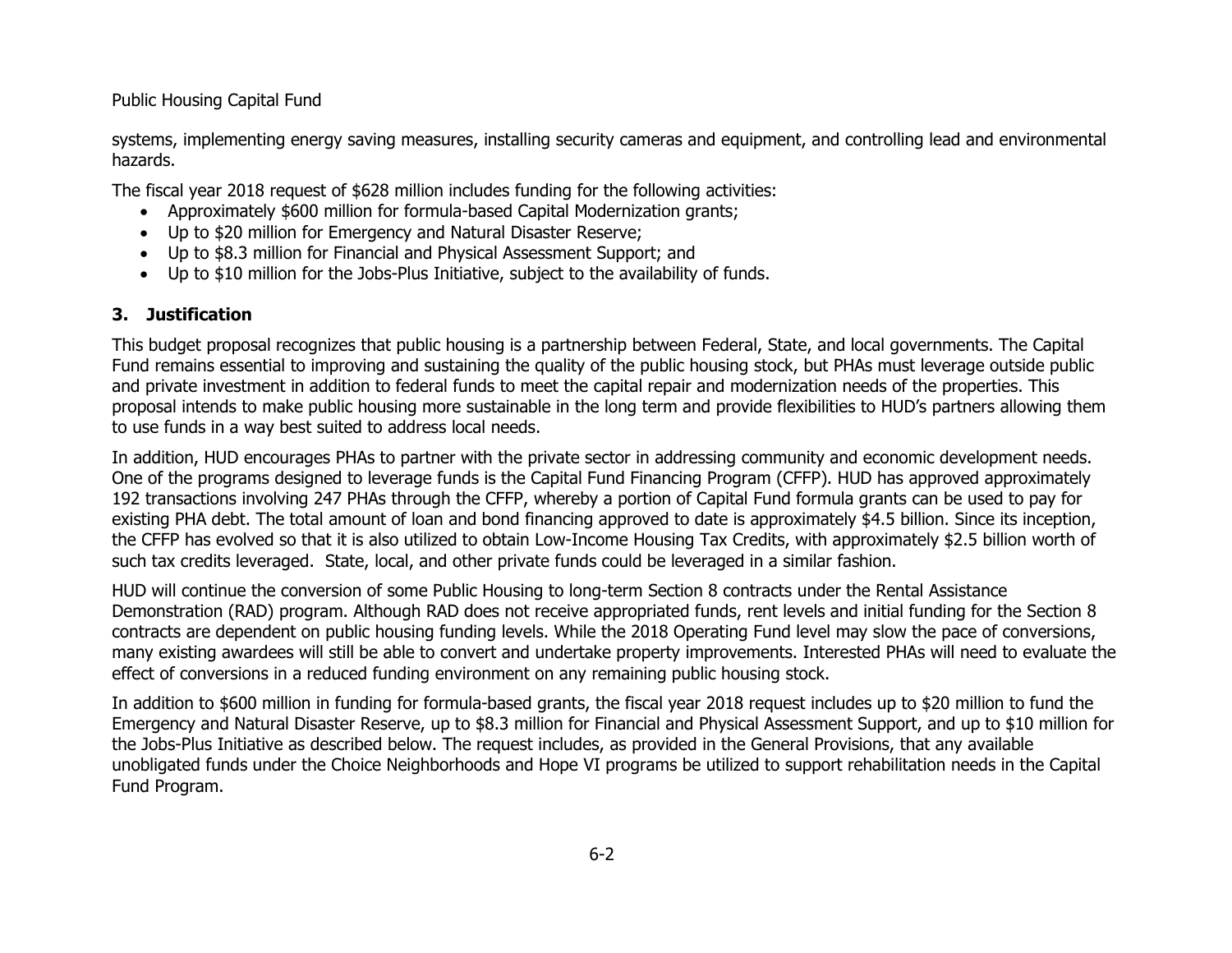Public Housing Capital Fund

### Emergency and Natural Disaster Reserve

The request includes up to \$20 million for grants to PHAs for capital needs arising from emergency situations or non-Presidentially declared natural disasters. PHAs whose properties suffer damage because of Presidentially declared natural disasters are eligible to receive funding from the Federal Emergency Management Agency under the Robert T. Stafford Relief Act. Examples of capital needs funded from this set-aside include plumbing replacement, sewer line replacement, foundation stabilization, HVAC replacement, fire alarm replacement, flood abatement and mold removal and repairs, boiler pipe replacement, and emergency window replacement.

### Financial and Physical Assessment Support

The request includes up to \$8.3 million to provide financial and physical assessment support for rental housing assistance programs. These activities are primarily performed by the Real Estate Assessment Center (REAC), which provides the Offices of Housing and Public and Indian Housing with timely and accurate assessments of HUD's assisted real estate portfolio using physical and financial assessments.

#### Jobs-Plus Initiative

The Jobs-Plus Initiative is an evidence-based strategy for increasing the employment opportunities and earnings of public housing residents through a three-pronged program of employment services, rent-based work incentives, and community support for work. The request includes up to \$10 million for Jobs-Plus from any available unobligated balances including recaptures and carryover.

### Cross-cutting Rent Reform Proposals

The Budget proposes a set of policies in its core rental assistance programs to reduce costs while at the same time continuing to assist current residents, encouraging work, and promoting self-sufficiency. They also seek to provide administrative flexibilities and to streamline the complex and administratively burdensome calculation of income and rent. These policies serve as a starting point as the Administration works towards a more comprehensive package of rental assistance reforms for 2019. Changes to rental assistance programs included in the 2018 President's Budget include:

- An increase in the tenant contribution toward rent from 30 percent of adjusted income to 35 percent of gross income (i.e., income adjusted by exclusions but not deductions). Hardship exemptions, as defined by the Secretary, will be available for tenants. Note: The Department will implement this provision as a pilot in PBRA, 202, and 811 in 2018; it does not plan to implement this in the Public Housing or HCV programs in 2018.
- Establishing minimum tenant rental payments of \$50 per month, with hardship exemptions.
- Elimination of utility reimbursement payments to tenants, sometime referred to as "negative rents." These payments have occurred when tenant-paid utility costs exceeded the minimum rent due. Hardship exemptions, as defined by the Secretary, will be available for tenants.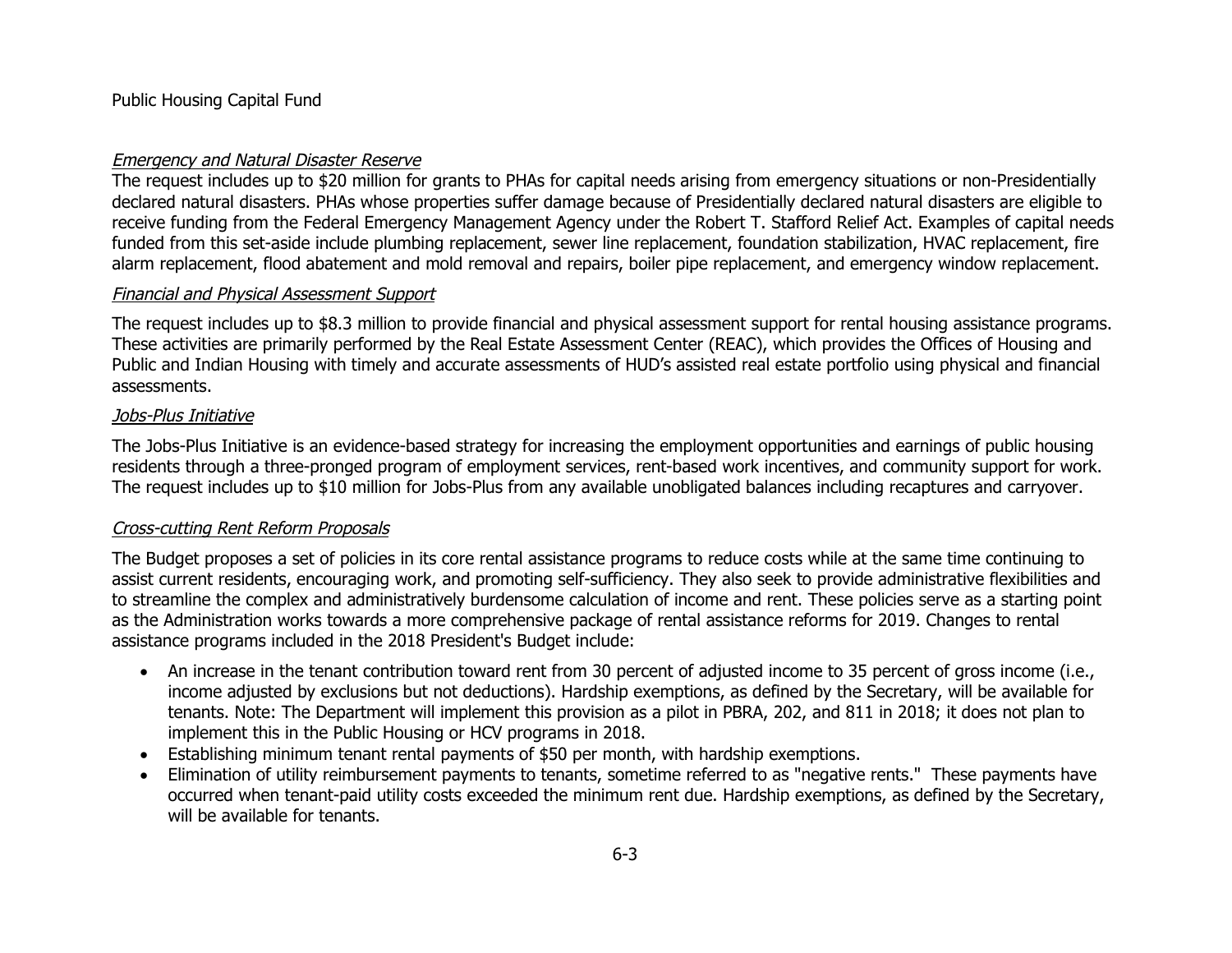Public Housing Capital Fund

• Expanded waiver authority for statutory or regulatory provisions related to public housing agency (PHA) administrative, planning, and reporting requirements, energy audits, income recertification, and program assessments.

# Regulatory Reforms and Programmatic Improvements

For PHAs to continue to serve the families housed in public housing, HUD must provide additional flexibilities. These flexibilities will enable PHAs to manage their programs in a fiscally responsible manner while avoiding displacement of currently supported households. Many of the proposals for the public housing program provide additional flexibility for PHAs to be able to manage their limited resources more efficiently and effectively. For fiscal year 2018, HUD proposes to seek authority for the following programmatic changes:

- Waiver Proposal: HUD seeks broad authority to waive statutory and regulatory requirements to provide PHAs with the flexibility to tailor and apply policies that address their individual needs and are acceptable within their local communities. Such waivers would encourage increased local discretion and flexibility in terms of how PHAs operate their public housing programs within each jurisdiction in a challenging budgetary environment. Specifically, HUD seeks to waive statutory and regulatory provisions related to PHA administrative, planning, and reporting requirements; energy audits; income recertifications; and program assessments.
- Capital and Operating Fund Flexibility: HUD proposes to extend the flexibility to utilize the Capital and Operating Funds interchangeably to all PHAs, regardless of troubled status and the condition of a PHA's public housing portfolio. Today, only small PHAs (under 250 units) that are not troubled and operate public housing in a safe, clean and healthy condition have full flexibility. Larger agencies are permitted to transfer only 20 percent of the Operating Fund to the Capital Fund and vice versa. HUD proposes full flexibility for all PHAs using fiscal year 2018 and previous years funding, including the use of existing Operating Reserves for capital improvements. This flexibility would enable PHAs to focus scarce resources on local priorities without being constrained by the statutory limitations of each fund.

### **General Provisions**

The budget proposes the following General Provisions related to the Public Housing Capital Fund:

- Election of the Secretary not to enforce Physical Needs Assessment (Sec. 215).
- Raising rent contributions to 35 percent of gross rents (Sec. 226).
- Instituting mandatory minimum rents of \$50 per month (Sec. 227).
- Elimination of utility allowance reimbursements (Sec. 228).
- Public Housing flexibilities (Sec. 230).
- Public Housing Capital and Operating Fund flexibilities (Sec. 233).
- Use of Hope VI and Choice Neighborhoods Initiative unobligated balances for Capital Fund purposes (Sec. 236).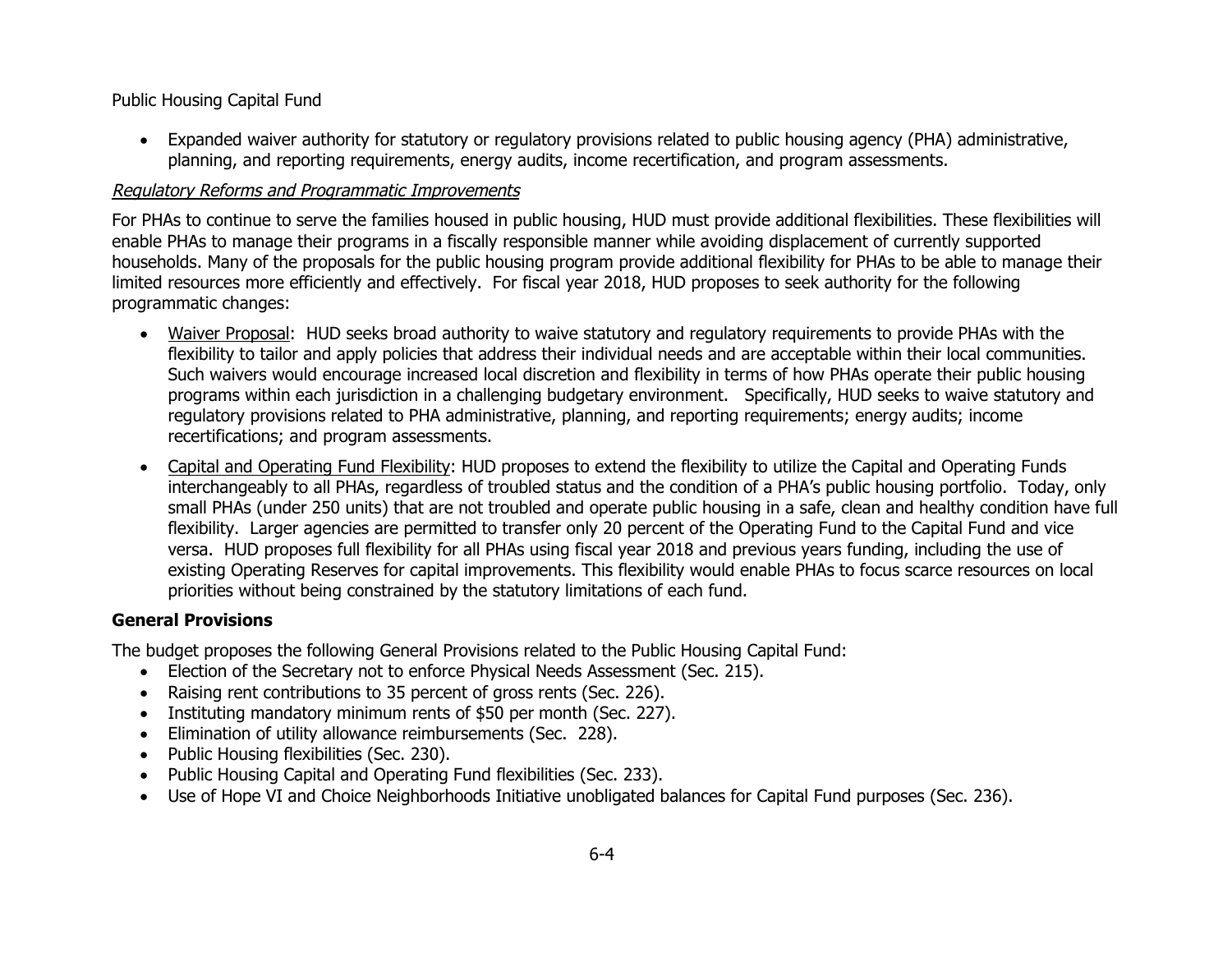# **PUBLIC AND INDIAN HOUSING PUBLIC HOUSING CAPITAL FUND Summary of Resources by Program (Dollars in Thousands)**

|                                                     | 2016 Budget             | 2015<br>Carryover                                              | 2016 Total       | 2016                 | 2017          | 2016<br>Carryover    | 2017 Total            | 2018                    |
|-----------------------------------------------------|-------------------------|----------------------------------------------------------------|------------------|----------------------|---------------|----------------------|-----------------------|-------------------------|
| <b>Budget Activity</b>                              | Authority               | Into 2016                                                      | <b>Resources</b> | <u>Obligations</u>   | Annualized CR | Into 2017            | <b>Resources</b>      | <b>Request</b>          |
| Formula Grants<br>Emergency/Disaster                | \$1,824,500             | \$14,224                                                       | \$1,838,724      | \$1,799,528          | \$1,821,032   | \$19,529             | \$1,840,561           | \$589,700               |
| Reserve<br>Resident Opportunities<br>and Supportive | 16,500                  | 9,048                                                          | 25,548           | 13,140               | 16,469        | 12,355               | 28,824                | 20,000                  |
| Services<br>Administrative                          | 35,000                  | 46,734                                                         | 81,734           | 45,962               | 34,933        | 35,566               | 70,499                | $\sim 100$ km s $^{-1}$ |
| Receivership<br>Financial and Physical              | 1,000                   | 4,150                                                          | 5,150            | 3,190                | 998           | 1,150                | 2,148                 | $\sim 100$              |
| Assessment Support                                  | 3,000                   | 11,288                                                         | 14,288           | 11,544               | 2,994         | 5,145                | 8,139                 | 8,300                   |
| $Jobs-Plus$                                         | 15,000                  | 15,000                                                         | 30,000           | 29,398               | 14,971        | 602                  | 15,573                | 10,000                  |
| Safety and Security                                 | 5,000                   | $\sim 100$                                                     | 5,000            | 5,000                | 4,991         | $\sim 100$           | 4,991                 | $\sim 100$              |
| Technical Assistance                                | $\sim 100$ km s $^{-1}$ | 1,279                                                          | 1,279            | 381                  | $\sim 100$    | 1,305                | 1,305                 | $\sim 100$ km s $^{-1}$ |
| ConnectHome<br>Rental Assistance<br>Demonstration   | $\sim 100$              | $\sim 100$                                                     | $\sim 100$       | $\sim$ $\sim$ $\sim$ | $\sim 100$    | $\sim$ $\sim$ $\sim$ | $\sim 100$ km $^{-1}$ | $\sim 100$              |
| $(transfer)$<br>Research and Technology             | $\sim 100$              | $-18,958$                                                      | $-18,958$        | $\cdots$             | $\sim 100$    | $-36,000$            | $-36,000$             | $\sim 100$              |
| $(transfer)$                                        | $\Delta\sim 0.01$       | $\begin{array}{c} \bullet \bullet \bullet \bullet \end{array}$ | 1.1.1            | $\cdots$             | المستعمل      | المستقبل             | <u>.</u>              | المستنقل                |
| Total                                               | 1,900,000               | 82,765                                                         | 1,982,765        | 1,908,143            | 1,896,388     | 39,652               | 1,936,040             | 628,000                 |